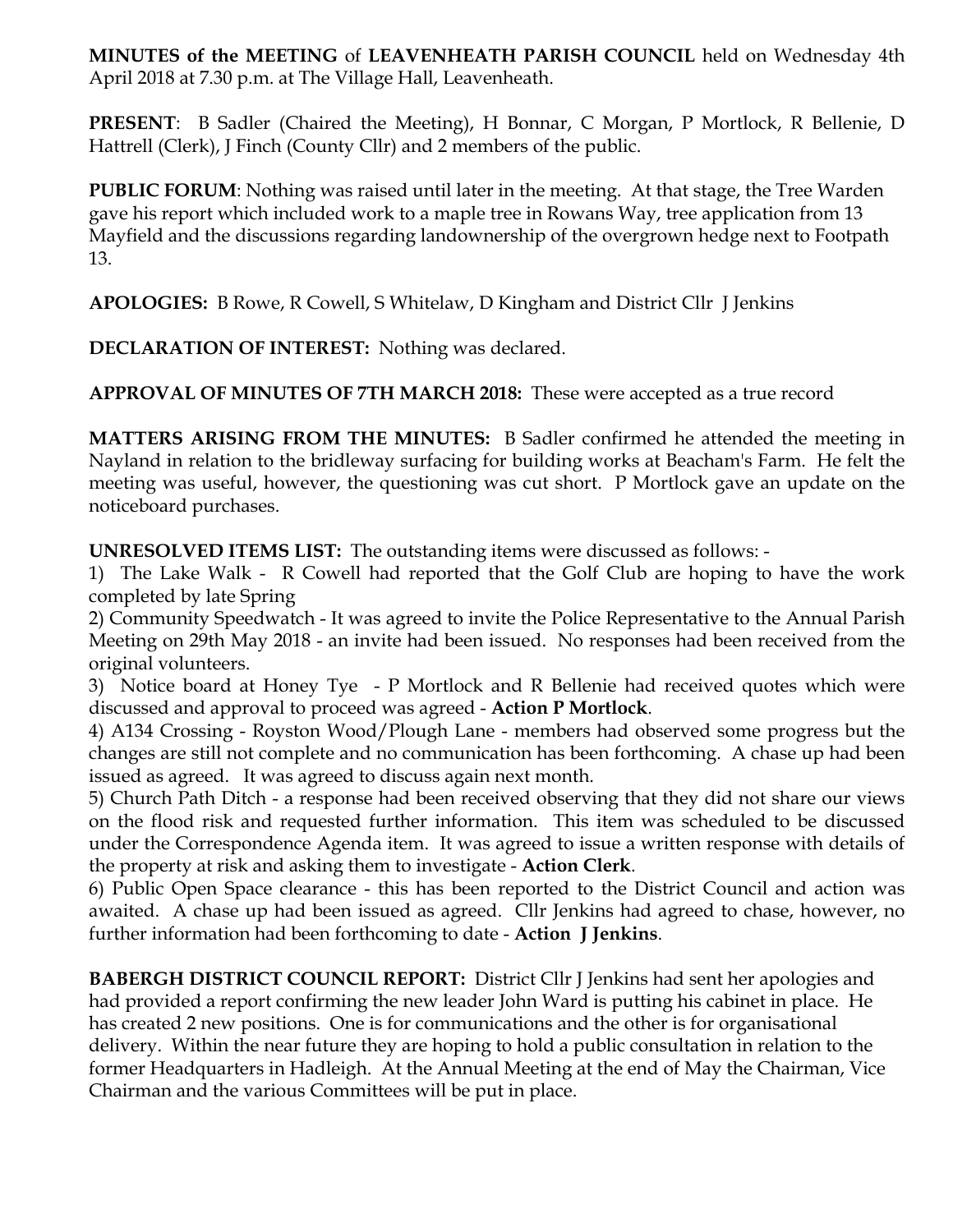**POLICE REPORT:** There was no report, however, P Mortlock had provided a link showing our crime figures that can be accessed from our website. The March 2018 figures were currently showing with 1 crime in the Parish which was a vehicle crime at the Golf Club. A recent information email has shown the change of strategy for the Police. A further Shop raid had occurred, this time at Horkesley Post Office.

**SUFFOLK COUNTY COUNCIL REPORT:** County Cllr J Finch had provided a report ahead of the meeting covering the appointment of their new Chief Executive, Nicola Beach. She will start in the summer. The Highways reporting tool is now well used and the team are prioritising the high volume of issues reported. In respect of Broadband they have contractual plans in place to acheive 98% coverage during 2020. Cllr J Finch asked for phone numbers to be passed to him should residents experience lack of fast broadband coverage at their home addresses.

**CORRESPONDENCE:** The Clerk went through the latest items of correspondence. The invite from our MP for a representative to attend a meeting in Hadleigh on the subject of Neighbourhood Planning was read to the meeting. It was believed D Kingham may wish to attend. P Mortlock confirmed he may be able to attend if D Kingham is not available. This was to be confirmed to the Clerk to enable her to book a place.

**HIGHWAYS**: P Mortlock confirmed he completed the Self Help Consultation on-line based on the views expressed at last meeting.

**FINANCE:** The bank balances as at 3rd April 2018 were **£30256.14** in the Community Account, **£15379.51** in the Reserve Account making a total of **£45635.65**. Agenda items of "**Data Protection Changes**" and "**On-line Payments**" were agreed for the May Meeting - **Action Clerk**. The Clerk out-lined the information she gained on the subject of Data Protection at the recent Clerk's Information Session. It was also agreed to make the payments via telephone transfer for this month and the next in the absence of the Chairman as signatory for these Meetings.

## **The following were authorised for payment: -**

| Telephone Tr                          | 408.27 | D K Hattrell               | Clerks Salary        |
|---------------------------------------|--------|----------------------------|----------------------|
| Telephone Tr                          | 95.40  | <b>Inland Revenue Only</b> | Clerk's Deductions   |
| Telephone Tr                          | 160.76 | <b>SCC Pension ACC</b>     | Clerk's Pension      |
| Telephone Tr                          | 100.00 | Suffolk Cloud              | Web hosting          |
| Telephone Tr                          | 12.80  | <b>SALC</b>                | Training             |
| Payments approved between Meetings: - |        |                            |                      |
| Telephone Tr                          | 250.00 | E D Corkhill               | Open Space Barrier   |
| Telephone Tr                          | 150.00 | <b>D C Tree Services</b>   | Tree Surgery V/Green |
|                                       |        |                            |                      |

## **Total £1127.23**

**NEW STANDING ORDERS:** The new Standing Orders adapted by the working group were approved for adoption effective from the March meeting with the exception of item 19 - Staff Matters. The wording of item 19 was discussed as members had had a month to consider the wording. The working group had reviewed the wording and had produced a version they are now recommending. C Morgan agreed to circulate this wording and this will form an Agenda item for the May Meeting to agree whether this will be substituted - **Action C Morgan and Clerk**.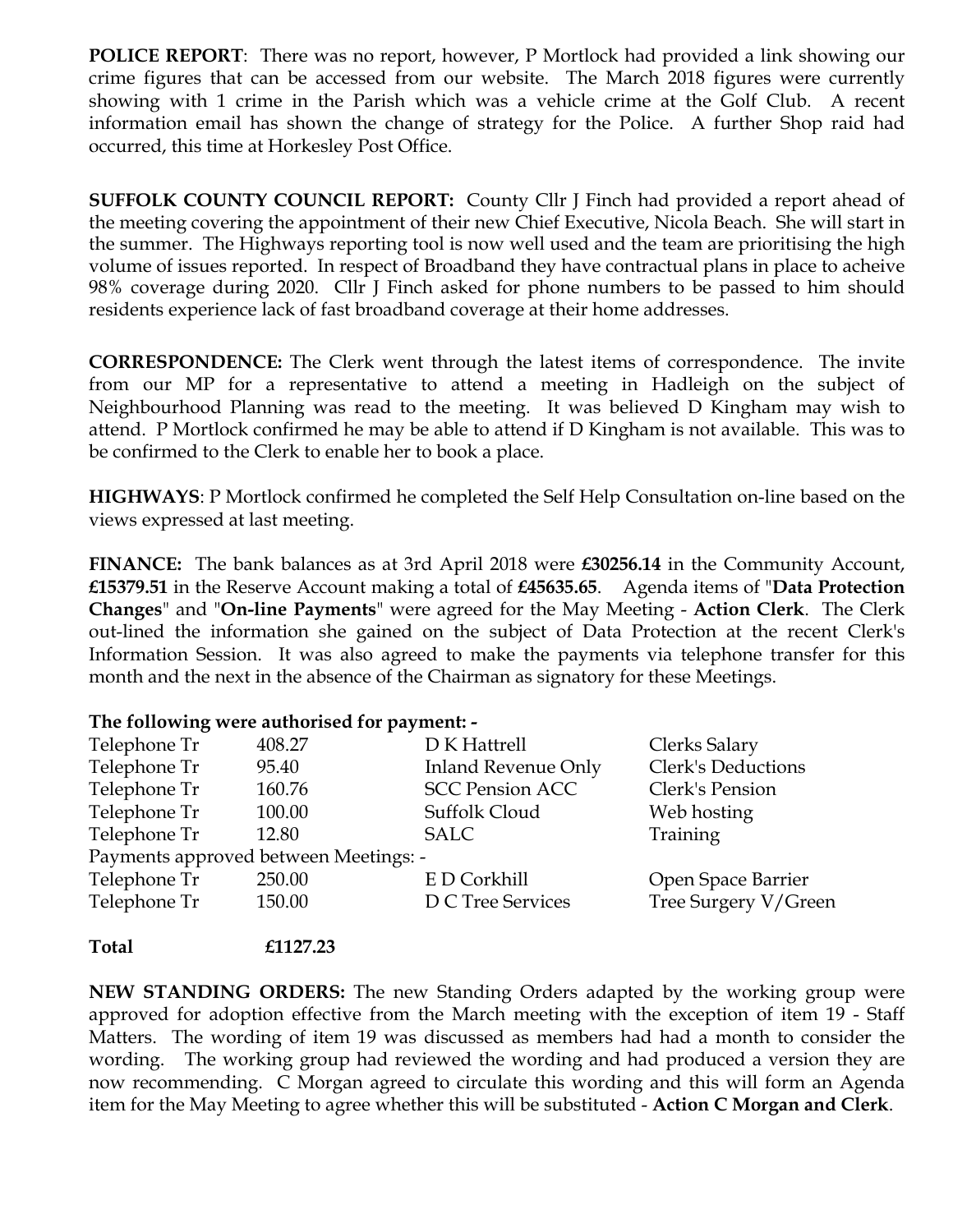**REPORTS FROM ORGANISATIONS AND REPRESENTATIVES :** Reports were given from the Village Green, Village Hall and Footpath Warden. The first cut had taken place at the Village Green and attention is being given to the play tunnel and benches. P Mortlock shared the research and options in this respect. There hadn't been a recent meeting at the Village Hall and a report was available on the website from our Footpath Warden.

**IDEAS TO IMPROVE THE VILLAGE:** Consideration is still being given to a Village Litter Pick with the equipment from Babergh District Council.

**REPORTS AND QUESTIONS FROM CHAIRMAN AND MEMBERS**: The bollard on Kingsland Lane had been impacted but was still in place. P Mortlock spoke of a forthcoming early walk at Rowley Wood in early May.

The meeting closed at **8.54 p.m**.